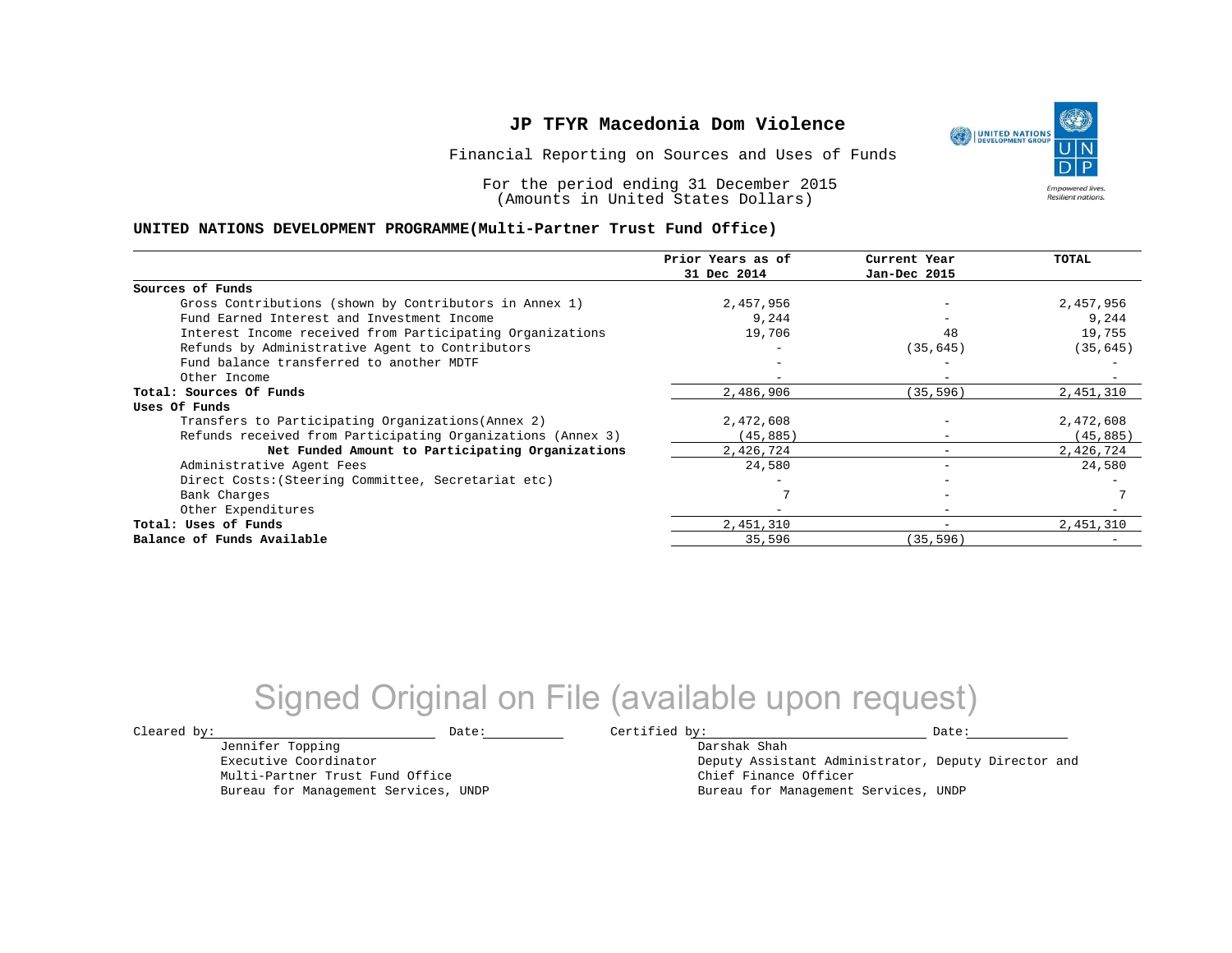

Financial Reporting on Sources and Uses of Funds

For the period ending 31 December 2015 (Amounts in United States Dollars)

#### **UNITED NATIONS DEVELOPMENT PROGRAMME(Multi-Partner Trust Fund Office)**

**Annex - 1: Gross Contributions**

|                           | Prior Years as of | Current Year             | TOTAL     |
|---------------------------|-------------------|--------------------------|-----------|
|                           | 31 Dec 2014       | Jan-Dec 2015             |           |
| Contributors              |                   |                          |           |
| GOVERNMENT OF NETHERLANDS | 2,457,956         | $\overline{\phantom{0}}$ | 2,457,956 |
| Total: Contributions      | 2,457,956         | $-$                      | 2,457,956 |

# Signed Original on File (available upon request)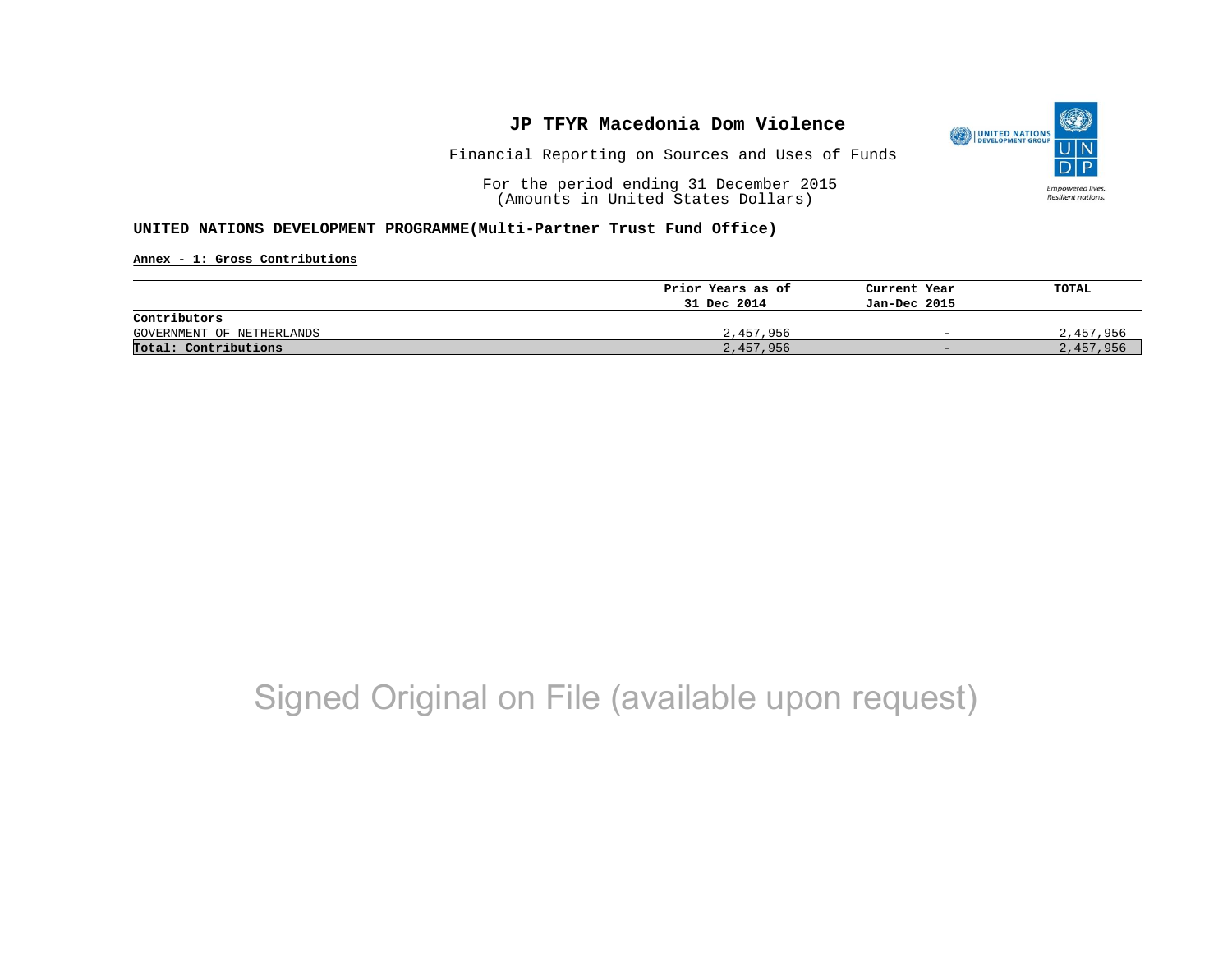Financial Reporting on Sources and Uses of Funds

For the period ending 31 December 2015 (Amounts in United States Dollars)

#### **UNITED NATIONS DEVELOPMENT PROGRAMME(Multi-Partner Trust Fund Office)**

#### **Annex - 2: Transfers to Participating Organizations**

|                                                | Prior Years as of | Current Year             | TOTAL     |
|------------------------------------------------|-------------------|--------------------------|-----------|
|                                                | 31 Dec 2014       | Jan-Dec 2015             |           |
| <b>UNDP</b>                                    | 1,196,612         | $\overline{\phantom{a}}$ | 1,196,612 |
| UNFPA                                          | 659,289           | $\equiv$                 | 659,289   |
| UNICEF                                         | 176,817           | $\overline{\phantom{0}}$ | 176,817   |
| UNWOMEN                                        | 125,938           | $\overline{\phantom{m}}$ | 125,938   |
| WHO                                            | 313,953           | $\overline{\phantom{0}}$ | 313,953   |
| Total Transfers to Participating Organizations | 2,472,608         | $-$                      | 2,472,608 |

# Signed Original on File (available upon request)